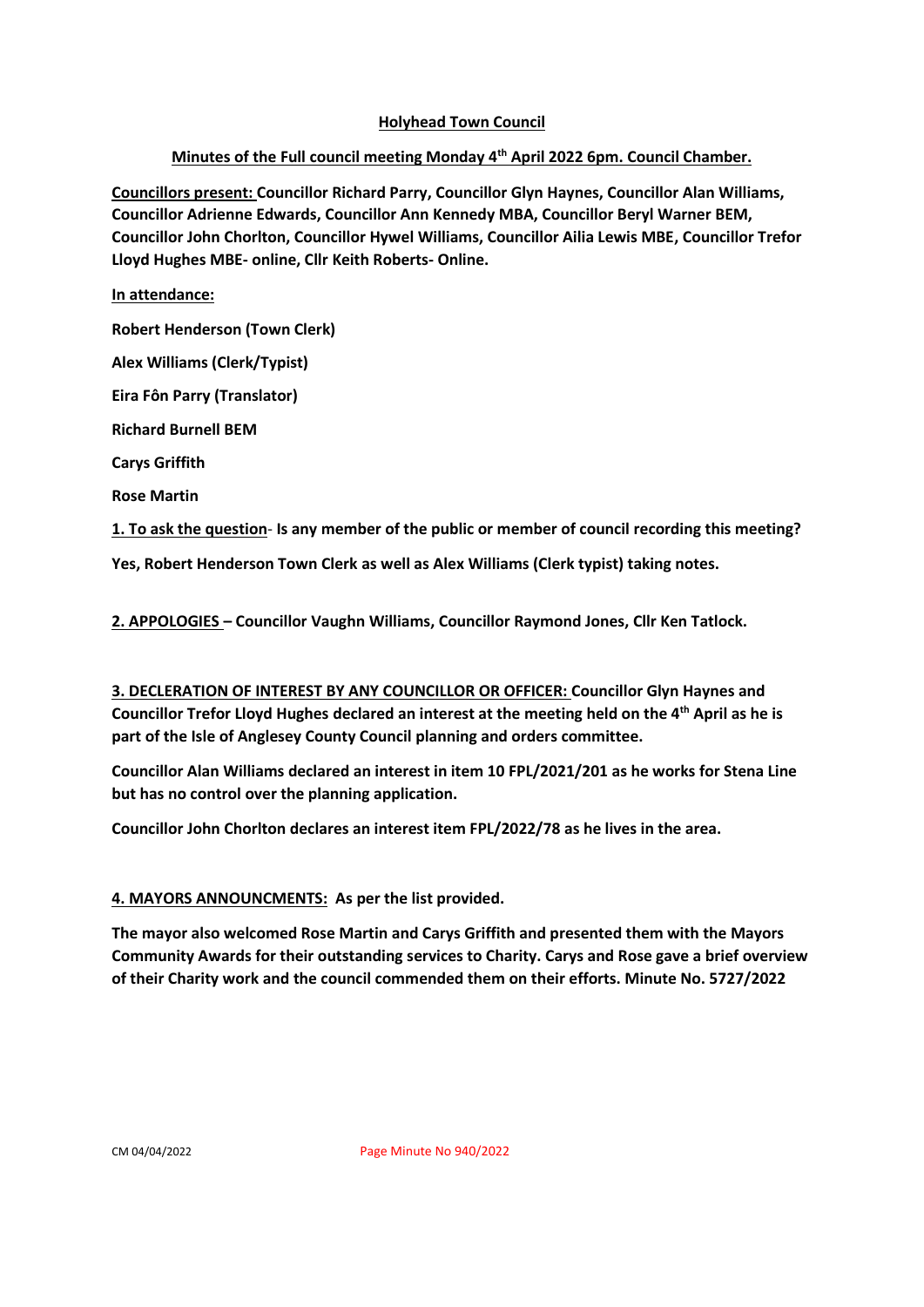### **5. Update on land at Stad Cae Serri, Holyhead-**

**The Town Clerk informed the councillors that he had been in discussions with AMP construction and agreed a transfer fee of £2000.00 as a one-off payment to be made to the town council and also any legal fees. Town council will take ownership of the land once all the legal processes have been met. The town council resolved, proposed, and seconded to approve accept the transfer of land. Minute No. 5728/2022.**

### **6. Update on community WI-FI for Holyhead.**

**The Town Clerk announced a new wayleave agreement with Menter Môn had now been agreed, his recommendation to full council was to proceed with the community WI-FI. It was resolved, proposed, and seconded to approve and accept the recommendation from the Town Clerk.** 

#### **Minute No. 5729/2022.**

## **7. To receive the minutes (as a true record) of the council meeting held on: Monday 7th of February.**

**It was proposed, resolved and seconded that the minutes taken in the last council meeting on Monday the 7th of February are as true record.** 

### **8. To approve the minutes (as a true record) of the finance and general purposes committee meeting held on Monday 7th March 2022.**

#### **9. Correspondence-**

**A request for financial donation from MORLO Community Men's Shed was received. Full council agreed on a donation of £200. Minute No. 5730/2022.**

#### **10- Planning consultation(s)**

#### **Reference PP-11061775/FPL/2022/78 :**

**The town council apposed the application due to the increase in traffic, traffic management and increased vehicle emissions in the surrounding areas.** 

**The town council asked the officers to invite the highways department to the next available meeting to discuss any future developments. Minute No. 5731/2022.** 

**Reference PP-11087129: FPL/2022/65: Full application for the retention for HGV parking area at plot 9, Parc Cybi, Holyhead. No objections. Minute No. 5732/2022**

**Reference FPL/2021/201: Full council discussion on how they would transport units into Holyhead, No Objections. Minute No. 5733/2022**